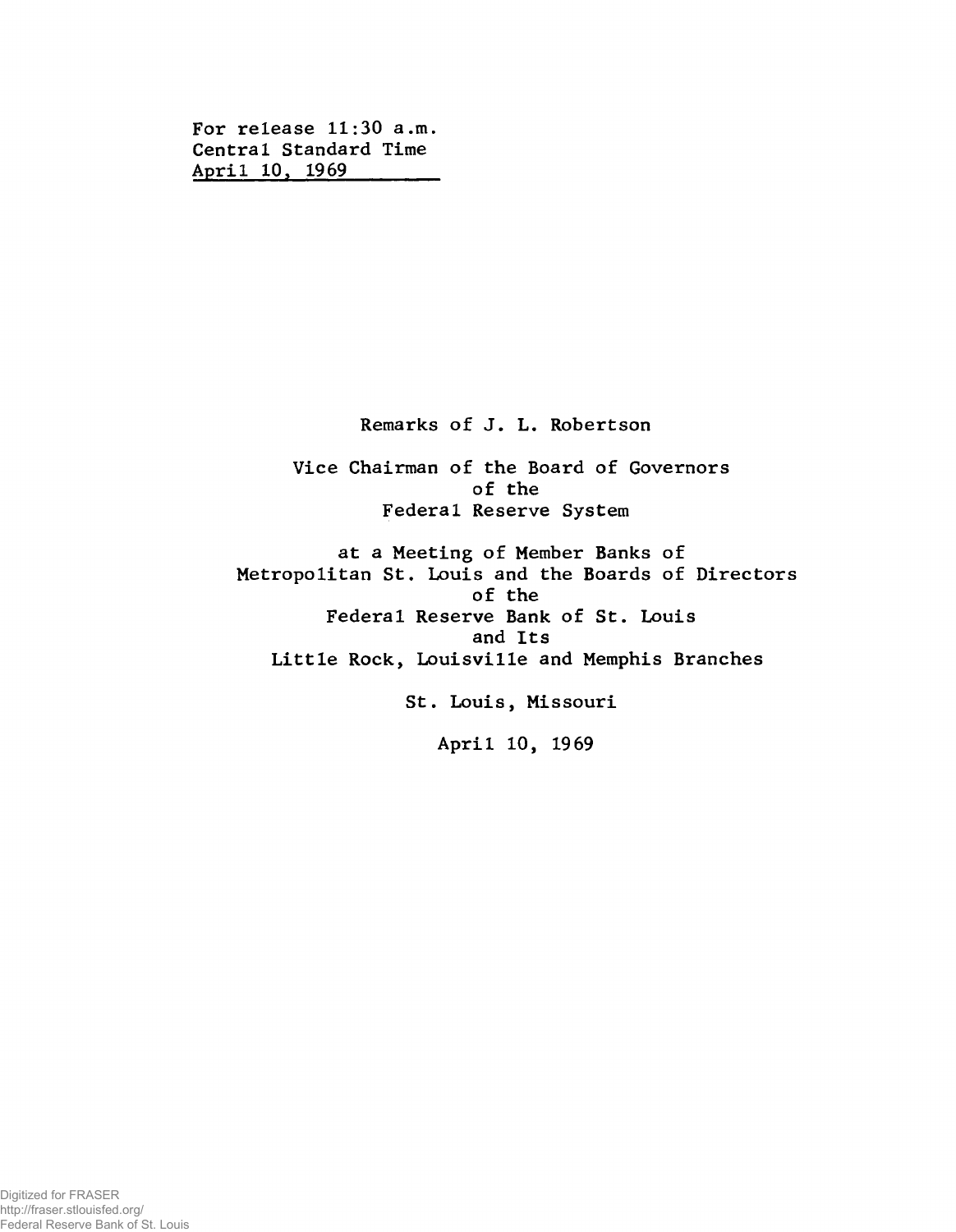## **Back to Brandéis**

**While to the best of my knowledge Chairman Martin has never undertaken to visit, much less speak in, my home town, Broken Bow, Nebraska, it is certainly my pleasure today to be once again in his, and it is a pleasure doubled by the opportunity to pay public tribute to him and to a distinguished career in the city where it began. My remarks, however, will concern another career which has St. Louis roots, namely, Mr. Justice Brandéis, who was admitted to the bar a few hundred yards from this very spot little less than a century ago.**

**As you know, Louis Brandéis was more than a judge and a lawyer. Both on and off the bench, he was preeminently a public philosopher to whom a legal brief, a judicial opinion, and an article for the popular press were equally available modes of safeguarding the public interest by an unflagging insistence on the highest standards of commercial and financial ethics. And it is from his most popular writing on this subject, the basic "OTHER PEOPLE'S MONEY and How the Bankers Use It" that I take my text for today.**

**It was a work which sent a shock wave through the America of the gaslight era, and in fact was one of the forces which led to the establishment of the Federal Reserve. In one sense, the book now is anachronistic and even antiquarian, for the specific abuses which moved Brandéis to write have long been corrected. In another sense, however, the overall philosophy captured in its title has a continuing, and even a timeless, validity. In fact, it has an extraordinarily apt relevance and application to two distinct but related public questions of today on one hand, the bank holding company issue and on the other, the problem posed by the current wave of congeneric and conglomerate expansion.**

**If I may briefly shift my authorities and borrow a phrase from Brandéis' great colleague, Mr. Justice Holmes, these two questions are ones which could stand more emphasis on the obvious and less elaboration of the obscure. Certainly the root issues involved are neither complex nor**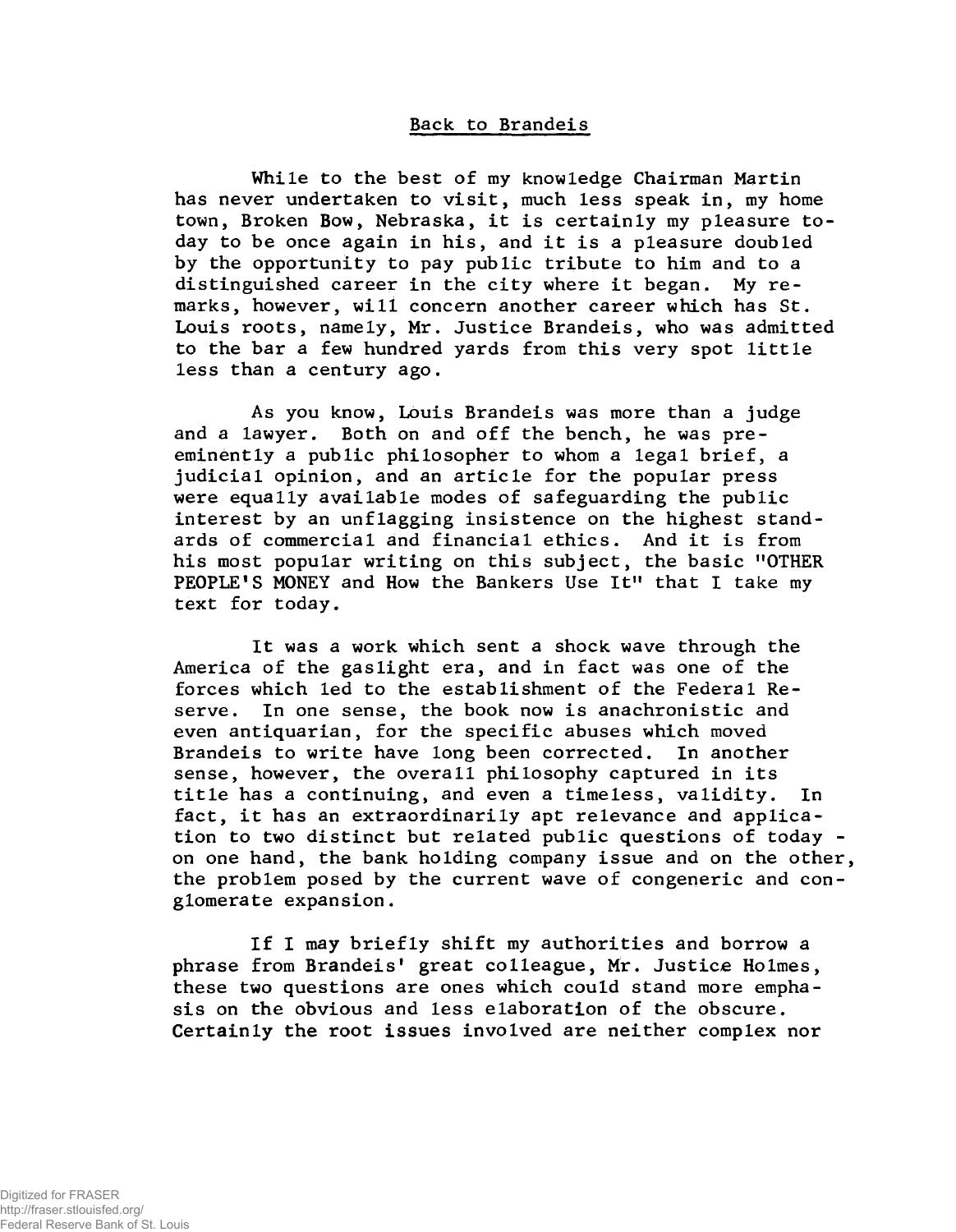**difficult, but rather are simplicity itself and turn on the three simple points of prudence, fairness, and experience .**

**On the issue of prudence, I return to Justice Brandeis and an injunction which he made a chapter title in his book. The injunction was "Serve One Master Only1'. It is as valid to the banking of 1969 as it was to the banking of 1913, and its validity consists in this - applications for bank credit are to be granted on their merits, not on the influence nor even the possibility of influence of some other considerations.**

**Its most topical application is on the question of whether the salutary constraints which the Bank Holding Company Act of 1956 lays on inter-organization dealings should be extended to one bank holding companies. On this point there is certainly room for debate, but I must confess my failure to comprehend the relevance of the argument that the great majority of such organizations have comported themselves with honor and integrity in such dealings. That point can be disposed of almost out of hand, for virtually every law on the statute books has resulted not from the conduct of the many but the misbehavior of the few. Hence, any invocation of a general pattern seems to me to miss the point completely.**

**Rather, what we are talking about here is the reasonable possibility of regrettable consequences which can come to pass when a conflict of interest is present. When this happens, when a banker tries to serve two masters, indeed, when he merely has two masters, there arise invidious implications which cut two ways. More obvious is the possible out-and-out favoritism that may be accorded to the applications of subsidiaries and affiliates or to the customers of either. More subtle, and I think really more corrosive, is the possible negative discrimination - the loans not made, or even the double standard of judgment which may be applied to the competitors of subsidiaries and affiliates. Again, to my mind it is absolutely no answer to either situation to assert that the recipients of such potentially favored treatment, whether positive or**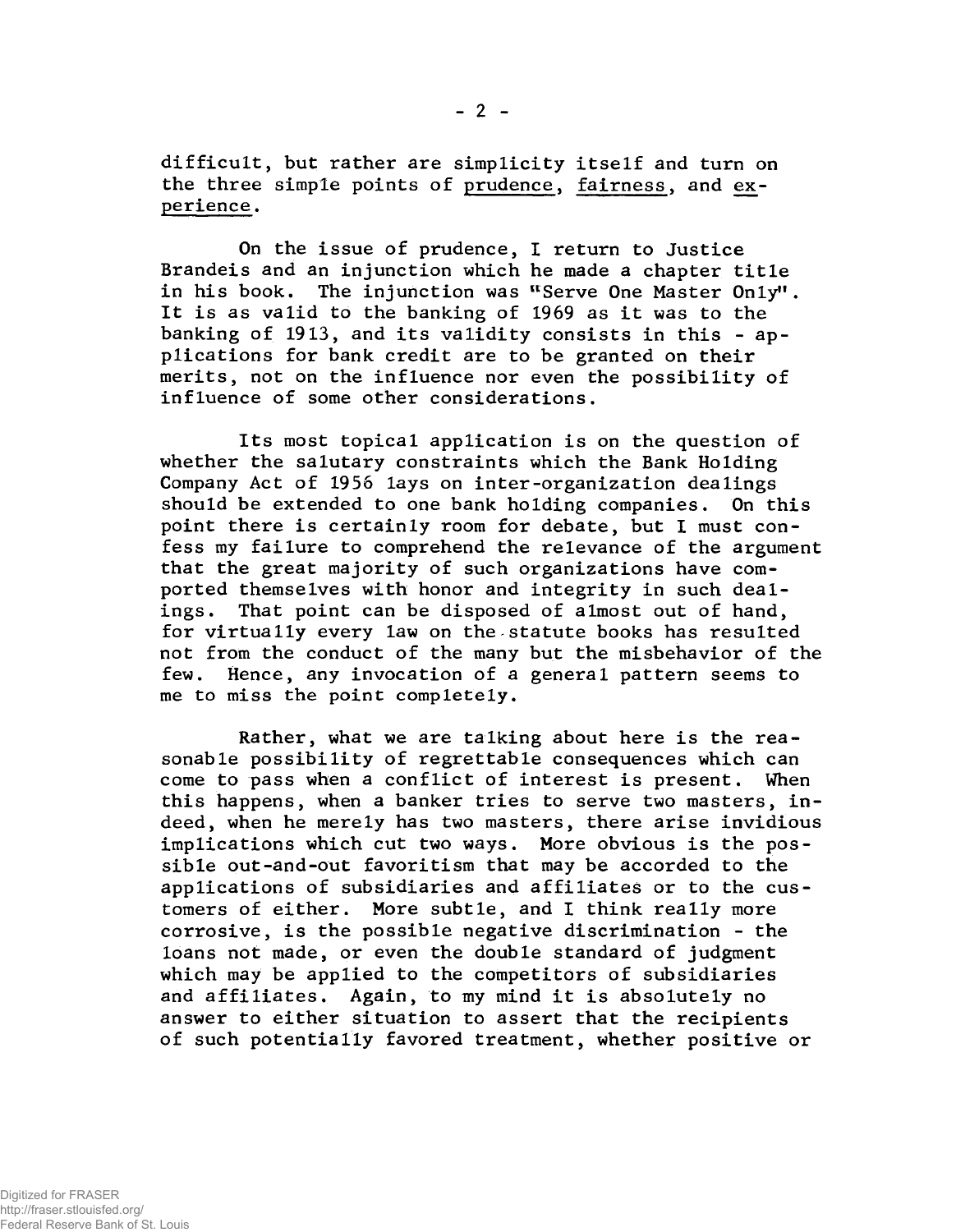**negative, are subject to examination ex post facto or that only a limited percentage of bank assets may be legally misapplied.**

**What we are dealing with here, as the very title of the Brandeis book reminds us, is a situation very close to the law of trusts. For both trusts and banking by definition involve other people's money and the analogy common to both comes down to this - a banker should not only resist temptation, but like a trustee, he should not even let himself be led into it. Or to put the matter another way, any evil inherent in allegiance to two masters is not to be punished after the fact, but the very possibility of its commission is to be forbidden at the outset. Hence, as the Board of Governors has repeatedly recommended, there is a powerful case for extending the salutary restraints of the Bank Holding Company Act against self-dealing to their logical conclusion - i.e., to one bank holding companies.**

**Actually, there seems to be no serious dispute on this issue, and most of the public debate has proceeded on the nature and extent of the constraints rather than the necessity of constraints themselves. Yet this very general recognition is paralleled by a surprising lack of attention on a related front and this concerns my second, and even more basic, point. This is fairness.**

**To be sure, this issue of fairness has not gone completely undiscussed. To the extent I have been able to follow the matter, however, such public utterances as I have read seemed singularly irrelevant. So let me make a point as emphatically as I can. In addition to the obvious violation of prudence, any alliance of banking and nonbanking enterprise - other than that permitted under the most rare, rigorous, and regulated exceptions - offends the elementary principle of fairness in not one but two particulars. Both derive from a common root, the distinctiveness of banking. For banking is unusual in being a business of highly restricted entry, and it is unique in its monopoly of demand deposits. From these distinctive aspects two inequitable advantages are afforded, actually or potentially, to a**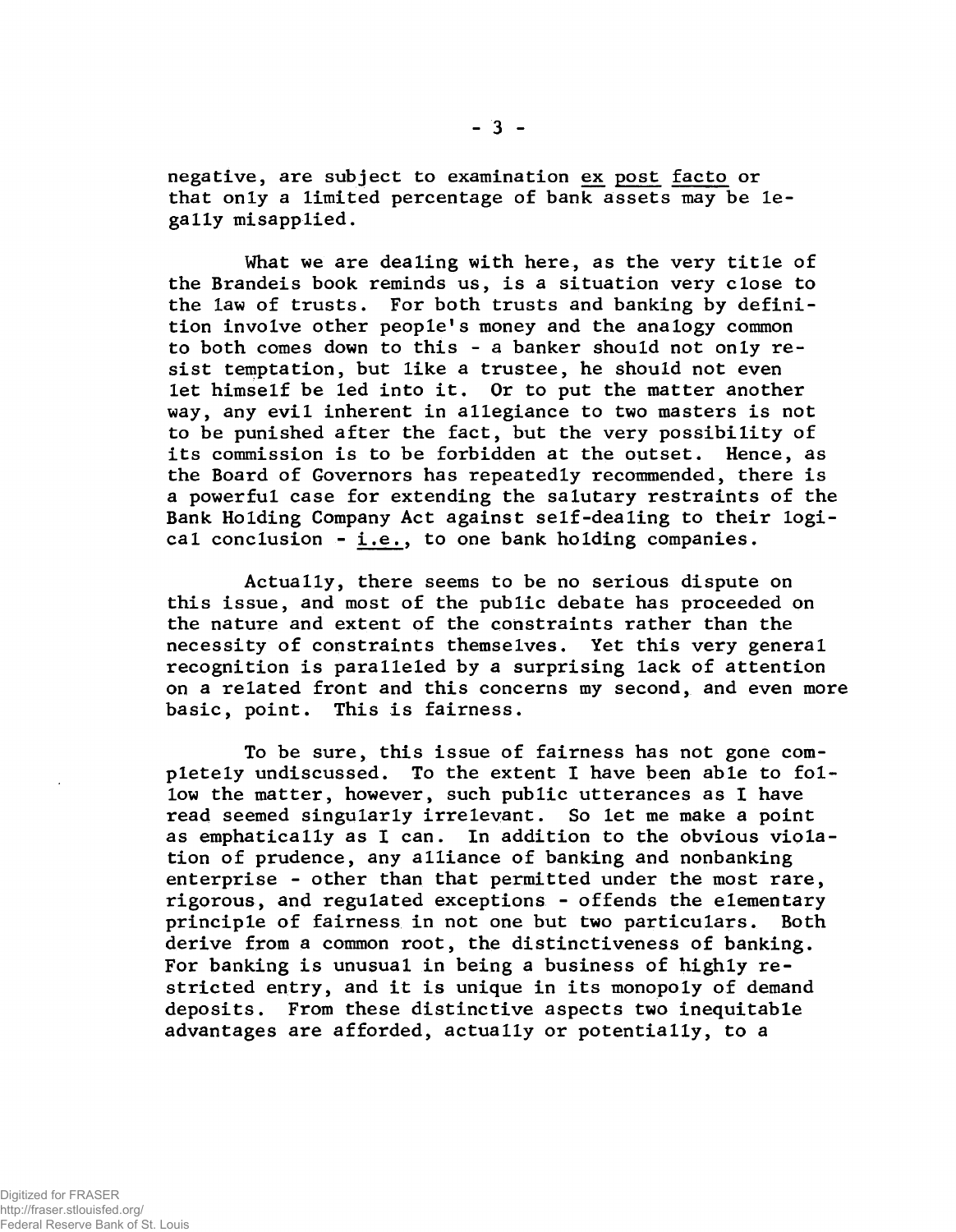**bank-allied business over its independent competitors. The first, as I have mentioned, is the risk of adverse odds, or even the double standard, which the latter may meet in seeking bank credit. The second is the possibility - thanks to the indispensable business need of checking account facilities - of actually having to furnish a competitive adversary with the financial sinews of war by using the deposit services of his banking affiliate.**

**This point has another application, it seems to me, in an area where, again, much argument has a high degree of irrelevance. This concerns what is - or should be - the business of banking, and this applies whether or not the bank involved is affiliated with a bank holding company operation. Now the proper business of a bank is not an issue to be resolved by analysis of nineteenth century court decisions which were written in a day of virtually unlimited market entry and of distinctions, as yet uncomprehended, between financial and nonfinancial operations. Rather, it is to be answered in a context in which banking has become a business of restricted entry, and one possessing a monopoly of an indispensable resource. The consequence is that the most elementary fairness demands that a bank stick to the business of banking, as the latter twentieth century understands it, with such facilities and powers as are necessary to provide banking services to the public efficiently and economically, and not foray from a protected sanctuary to compete (either directly or via an affiliate) with enterprises which operate in a free-entry environment and which must use banking services.**

**However, the issue of fairness does not stop here. Bound up in the current debate is the whole vexed question of permitting, via grandfather clauses, the continued existence of certain alliances of banking and nonbanking business. Certainly the invidious double standard and the ongoing special privilege of grandfather clauses seem selfevident. In the holding company context, the special unfairness of a grandfather clause seems particularly manifest, for here we have witnessed the scramble - I am almost tempted to**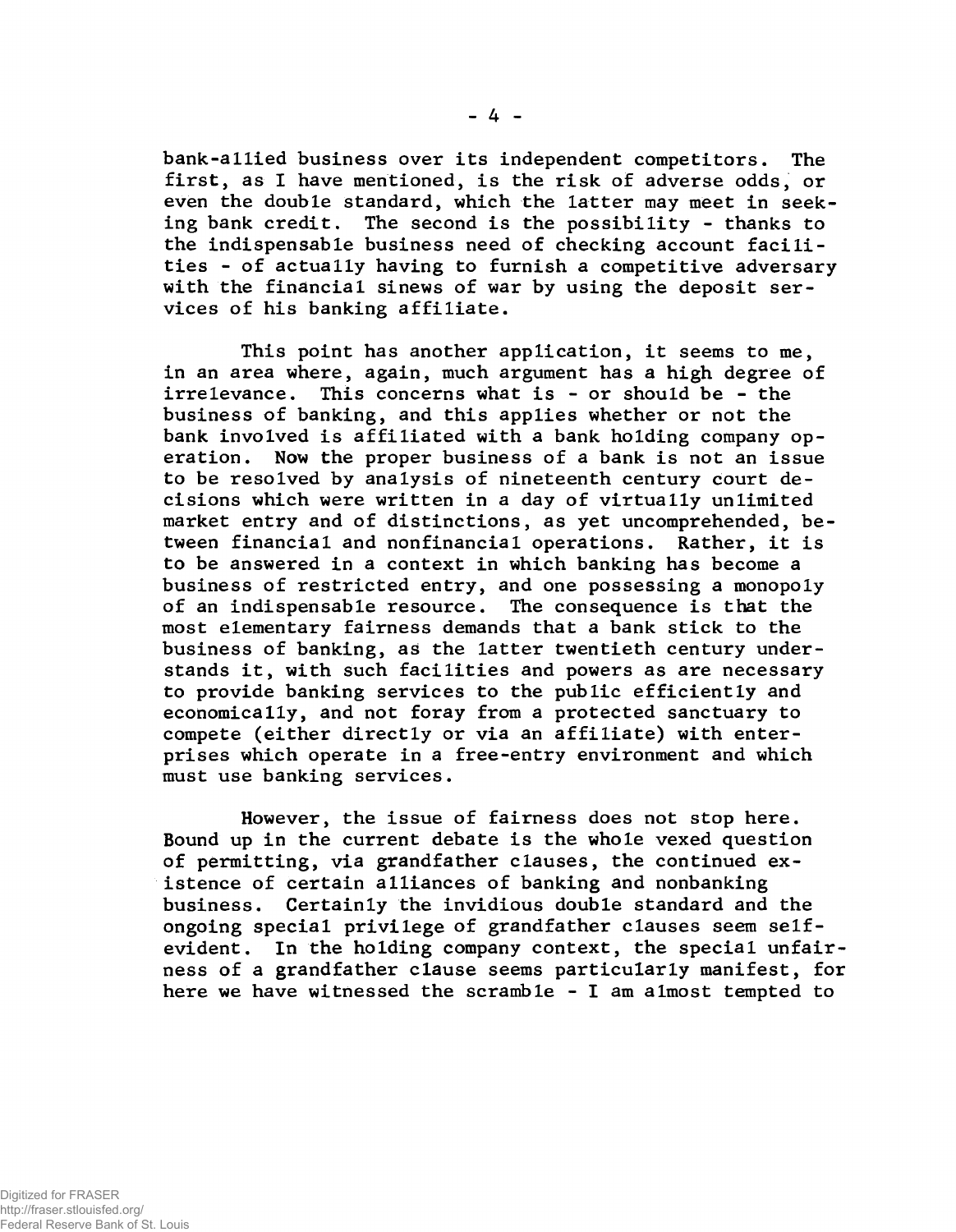**say copycat stampede - to achieve special status, under the foreknowledge of almost certain Congressional action on one hand, and on the other, the resulting consequence of the arbitrary and completely fortuitous character of any exemptions accorded.**

**To me, the "fairness" doctrine is perhaps the most basic in law. Its strength is its simplicity, as the child's complaint - "That's not fair1." - tellingly reminds us.**

**There are some other issues in the holding company arena which are neither simple nor self-evident and which must be mentioned. I have previously addressed myself to them. One is the ominous parallels, obvious to anyone who cares to look, between the corporate pyramiding of the twenties and that of the present time. In mentioning any parallel between the sixties and the twenties, neither I nor any of my colleagues on the Board are to be understood as asserting that the current situation is either a mirror image of what is gone before or that the past will play out its pattern once more, complete as to every minor detail. Yet the past is not without its merit as a guide to the future, and as the St. Louis Post-Dispatch\* has noted, we have had a long history - "predominantly unsatisfactory" of holding company pyramiding of regulated and unregulated enterprise.**

**We have also had a history, not so long perhaps but certainly unsatisfactory - of the effects of a fragmented jurisdiction and perverse cross-purposing of authority among the federal bank supervisory agencies. I would make only one point here - this unsatisfactory experience did not arise because the several agencies were staffed with inept or evil men. Rather it arose because the very structure of supervision was faulty, and the wonder is that we did not have more trouble. To try to put that structure to rights is a Herculean task, I can testify, and it is a task we cannot accomplish overnight. But what we certainly can do now is to avoid any step, in solving the holding company problem,**

**■^Corporate Life among the Pyramids, February 5, 1969.**